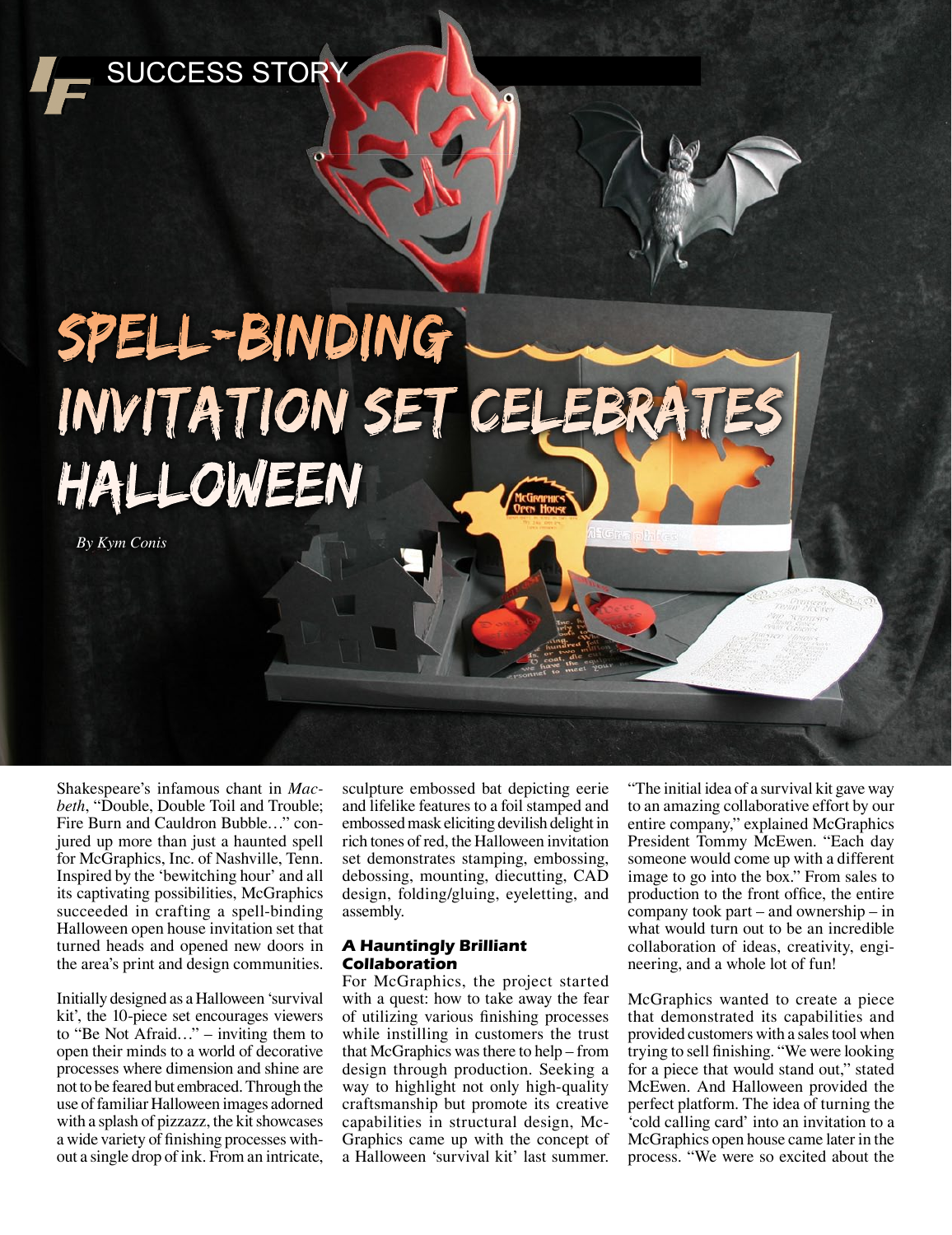Halloween kit that we wanted to make more of the promotion," stated McGraphics' CAD designer and CFO Brian Clements, "and an open house was a great way to bring the promotion full circle."

Seeking to bring in new business, Mc-Graphics set out to design a piece that would help its outside salesman gain an audience with new accounts. "Getting in the door to potential print and design customers is always a challenge, starting right with the receptionist," stated Clements. "The Halloween-themed invitation set was just the ticket we needed. Our salesman would come walking in with one of these box sets – assembled and filled with candy – and pretty soon a group would gather in awe of the piece."

Devising the structural design of the outer box (which housed all the pieces), the candy box, and the luminaries was a challenge that McGraphics, and its new Graphtec CAD system with Cimex software, met with confidence. "We really wanted to showcase our design capabilities in the area of diecutting," stated Clements. "We've been making our own steel rule dies for quite some time, but we wanted to create a piece that would focus on the design end. Whether a box kit or capacity pocket folder, we can help with the design stage. As the invitation states, there's nothing to fear."

Numerous hours were spent cutting samples and fine tuning the exterior box and the pop-out candy box in the shape of a haunted house that needed to fit snuggly inside. Hand-assembly also was very time-consuming. "We could have produced several of the pieces on our Universal folder-gluer, but because of the low quantity (400), the run did not justify the time on press," said Clements.

As a work in progress over a period of three months, the final design of the Halloween invitation set encompassed a sculptured embossed bat; a foil stamped and embossed devil mask eyeleted with an elastic strap; a three-dimensional haunted house, stamped and embossed with the McGraphics logo and filled with candy; a diecut and foil stamped capabilities card with rotating cutouts; a debossed tombstone; and a foil stamped cat, which served as the open house invitation. Two contrasting orange and dark grey luminaries with diecut images of a jack-o-lantern and a cat also were added to the kit, along with four tea candles to complete the set.

"Utilizing the diecut cats as the invitation was a secondary thought," explained McEwen. "We had all these cats lying around from the luminaries, so we decided to put them to good use. In fact, there was very little waste on the entire project." Finally, a vellum band with a blind embossed McGraphics logo functioned not only as a means to contain all the items in the kit but as a design element that added a unique 'finishing' touch.

### **Double, Double Toil and … No Trouble**

Taking a concept from design through production was what the McGraphics invitation set was all about. The overall set, with its simplistic but creative use of orange and dark grey stock, presented an end result that was very attainable – one that gave onlookers the confidence to design with these finishing mediums. "Our goal was to encourage printers and designers to no longer fear using finishing work on their printed pieces," McEwen explained. "We needed a message that would grab their attention, and 'Don't Be Afraid…' did just that."

However, the production process was far from 'simplistic'. The entire kit was produced on Dur-o-tone 140# cover in Butcher orange and Steel grey. The two colors were mounted together on a Pot Devin, creating a sturdy and functional stock from which to produce the luminaries. One grey and one orange, the foil stamped and embossed luminaries contained cutout images of a jack-o-lantern and cat, through which viewers could see reversed color and shimmering light. Crown Roll Leaf supplied the foil, and Metal Magic donated all of the foil stamping and embossing dies, which included copper flat stamp dies and raised-round, beveled-edge, and hand-sculpted brass embossing and debossing dies.

All artwork for the foil stamped and embossed images was designed in-house, except for the exquisitely detailed bat, which was sculpted by hand at Metal Magic. Stamped with a gloss black foil and then multi-level embossed, the lifelike detail of the bat is so real that it elicits the expected squeamish response. "All we supplied the diemaker was an outline of the bat," explained Clements. "From there, he worked his 'magic'."

The devil facemask with its sly grin was stamped in metallic red foil, embossed, and diecut. Eyelets were added with a Segal press to attach the elastic band, creating a very functional and devilishly popular piece. The cat cutouts, orange on one side and grey on the other, provided the base for the open house invitation and were foil stamped in gloss black foil with the details of the afternoon event. The black gatefold card detailing McGraphics' capabilities was stamped in matte silver and red metallic foil. The diecut and foil stamped circles, inscribed with the text "Don't Be Afraid" and "We're Here to Help", were carefully engineered to twist with the opening of the piece. The tombstone, comprised of 80# Greystone Classic Linen cover, was debossed with a tint foil, listing all employees of Mc-Graphics as "Overseer", "Mad Scientists", and "Trusted Minions".

To emphasize the company's wide variety of equipment and range of capabilities, the invitation set utilized as many different pieces of equipment as possible. The stamping and embossing work was produced on a Brausse 402, Franklin, Kensol, Kluge, and Brausse 780, and the diecutting work was pro- duced on a Thomson, Kluge, and Brausse 402. The large 37¾"×23⅛" flats were first diecut on the Thomson and again, because of the small quantity, were foil stamped in

> $0<sub>CT</sub>$  24th JOAM JPM LUNCH PROVIDED

> > *28*